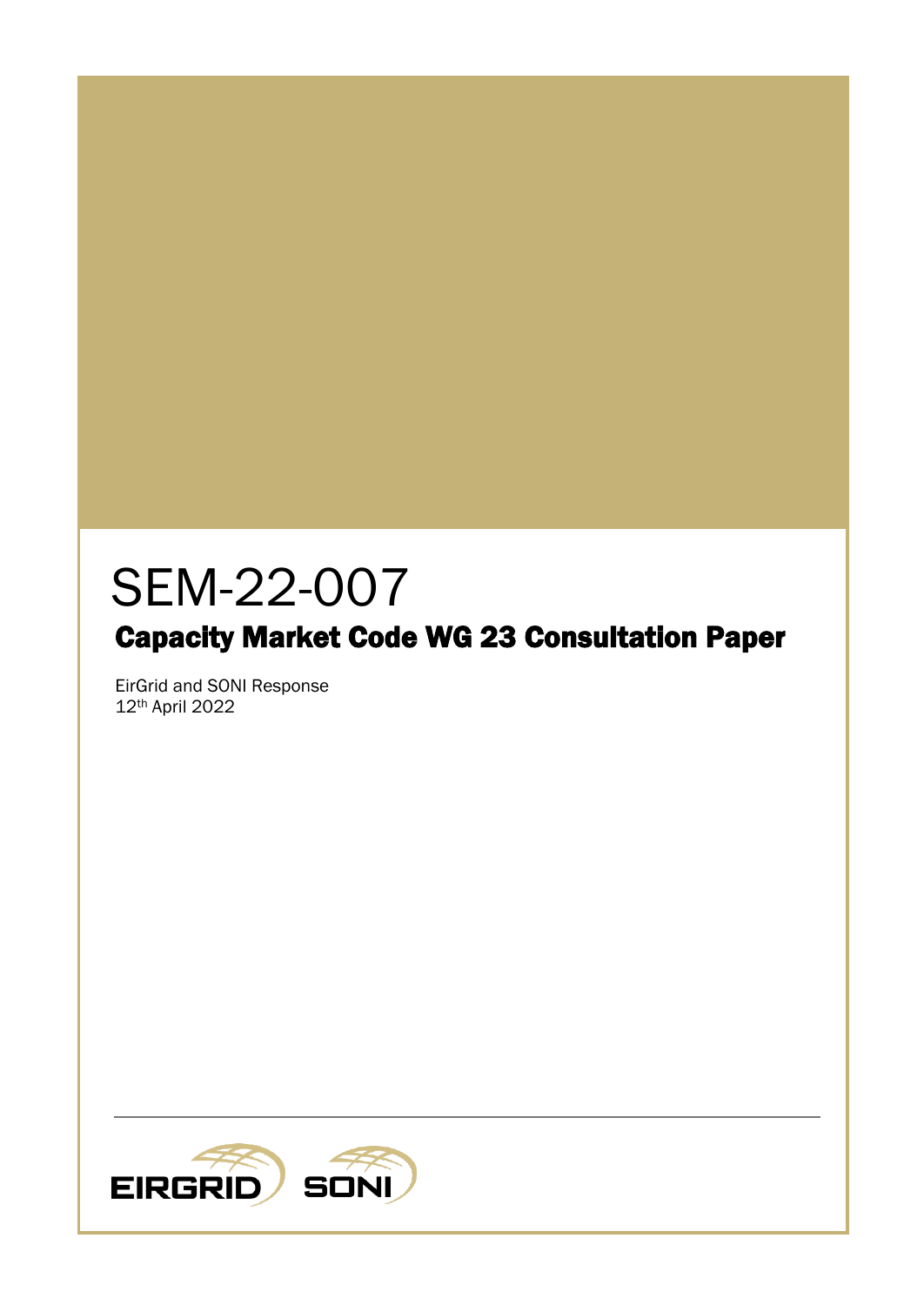## Introduction

EirGrid holds licences as independent electricity Transmission System Operator (TSO) and Market Operator (MO) in the wholesale trading system in Ireland, and is the owner of the System Operator Northern Ireland (SONI Ltd), the licensed TSO and MO in Northern Ireland. The Single Electricity Market Operator (SEMO) is part of the EirGrid Group, and operates the Single Electricity Market on the island of Ireland.

Both EirGrid, and its subsidiary SONI, have been certified by the European Commission as independent TSOs, and are licenced as the transmission system and market operators, for Ireland and Northern Ireland respectively. EirGrid also owns and operates the East West Interconnector, while SONI acts as Interconnector Administrator for both of the interconnectors that connect the island of Ireland and GB.

EirGrid and SONI, both as TSOs and MOs, are committed to delivering high quality services to all customers, including generators, suppliers and consumers across the high voltage electricity system and via the efficient operation of the wholesale power market. EirGrid and SONI therefore have a keen interest in ensuring that the market design is workable, will facilitate security of supply and compliance with the duties mandated to us and will provide the optimum outcome for customers.

EirGrid and SONI have duties under licence to advise the CRU and UR respectively on matters relating to the current and expected future reliability of the electricity supply. We have also been allocated responsibility for administering the Capacity Market Code through our TSO licences. This response is on behalf of EirGrid and SONI in their roles as TSOs for Ireland and Northern Ireland.

### EirGrid and SONI Views on the Consultation Topic

EirGrid and SONI, in our role as System Operators have considered the points raised during Capacity [Market Workshop 23](https://www.sem-o.com/events/capacity-market-modificat-41/index.xml) and the SEM Committee's subsequent consultation paper ([SEM-22-007,](https://www.semcommittee.com/sites/semc/files/media-files/SEM-22-007%20WG23%20Consultation%20Paper.pdf) 11<sup>th</sup>) March 2022), in relation to the proposed Capacity Market Code modifications,

- CMC\_01\_22 New Interdependent Combined Units  $(v2)$
- CMC\_02 22 [Timely Publication of Final Auction Information Pack](https://www.semcommittee.com/sites/semc/files/media-files/SEM-22-007%20Appendix%20B%282%29%20-%20CMC_02_22.pdf)
- CMC\_03\_22 [Transparency on Publication of Qualification Results.](https://www.semcommittee.com/sites/semc/files/media-files/SEM-22-007%20Appendix%20B%283%29%20-%20CMC_03_22.pdf)

The System Operators welcome this opportunity to contribute to the Regulatory Authorities' consultation process. EirGrid and SONI support the SEM Committee's 'minded to reject' position on the three proposed modifications. Further comments are appended for your consideration.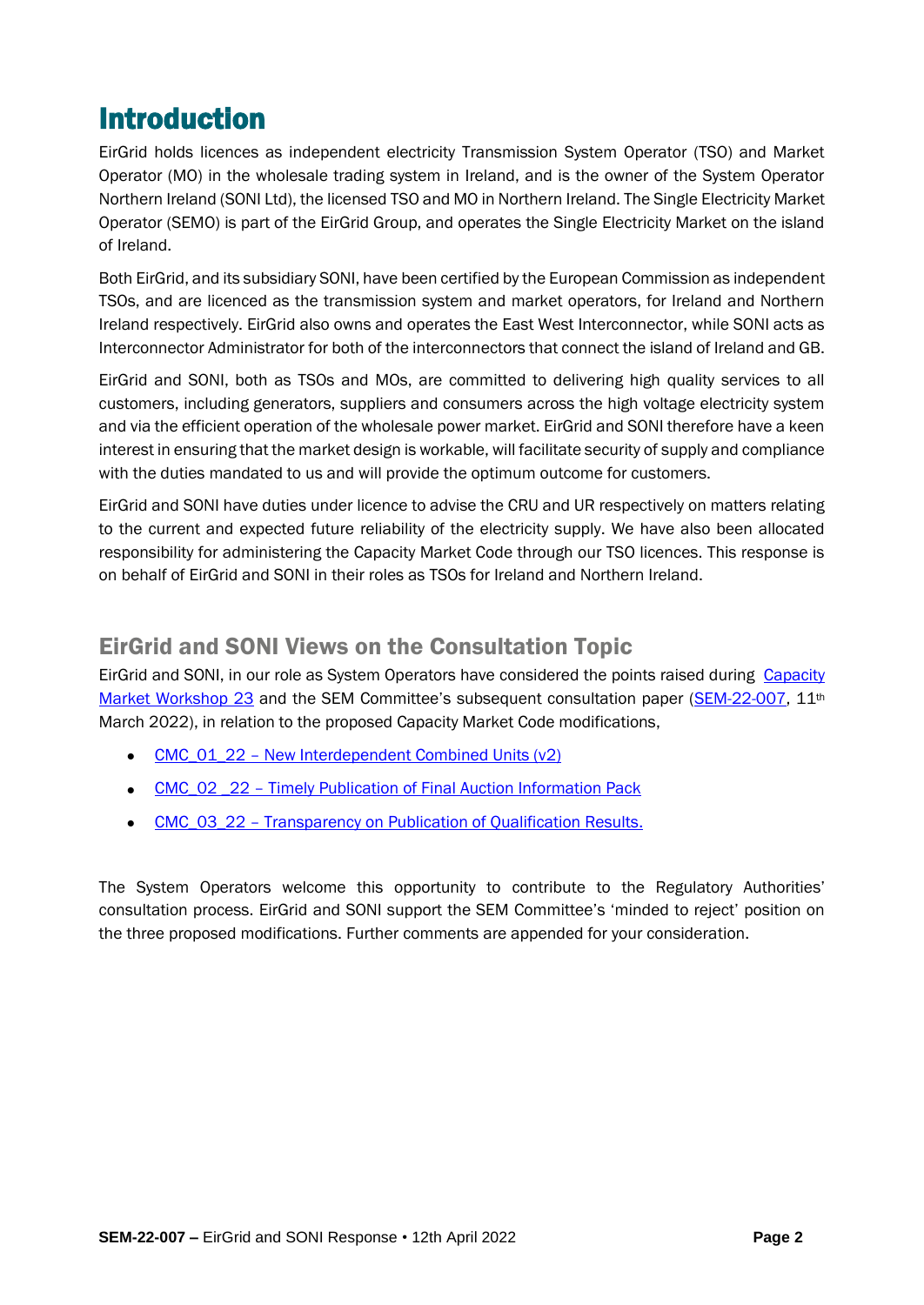## **APPENDIX: Response Template**

#### **SUMMARY INFORMATION**

| <b>Respondent's Name</b>        | SONI & EirGrid          |
|---------------------------------|-------------------------|
| <b>Type of Stakeholder</b>      | <b>System Operators</b> |
| Contact name (for any queries)  | Martin McCarthy         |
| <b>Contact Email Address</b>    |                         |
| <b>Contact Telephone Number</b> |                         |
| <b>Confidential Response</b>    | N <sub>o</sub>          |

#### **CAPACITY MARKET CODE MODIFICATIONS CONSULTATION COMMENTS:**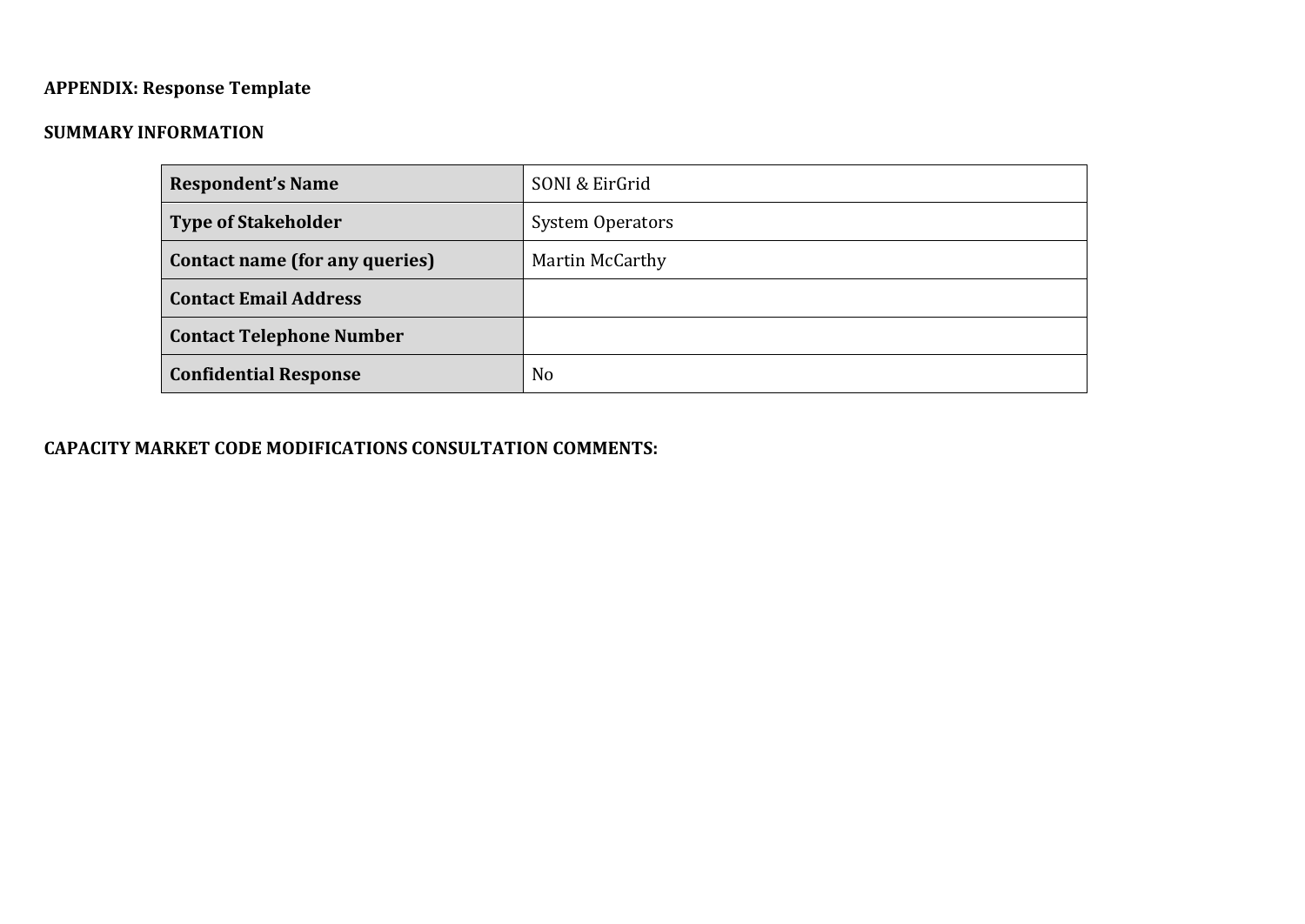| ID                                                                       | <b>EirGrid and SONI Response</b>                                                                                                                                                                                                                                                                                                                                                                                                                                                                                     |  |
|--------------------------------------------------------------------------|----------------------------------------------------------------------------------------------------------------------------------------------------------------------------------------------------------------------------------------------------------------------------------------------------------------------------------------------------------------------------------------------------------------------------------------------------------------------------------------------------------------------|--|
| <b>CMC_01_22 New Interdependent Combined Units</b>                       |                                                                                                                                                                                                                                                                                                                                                                                                                                                                                                                      |  |
| Proposed Modification and its<br>Consistency with the Code<br>Objectives | EirGrid and SONI support the SEM Committee's 'minded to reject' position on the proposed modification CMC 01 22.<br>While EirGrid and SONI acknowledge that there is merit in increasing flexibility with respect to combining Candidate Units,<br>the proposed modification CMC_01_22 does not adequately address potential alternatives and mitigations or the risk of<br>'lumpiness' associated with larger Combined Units. The latter has been a key factor in the SEM Committee rejecting similar<br>proposals. |  |
|                                                                          | EirGrid and SONI note the SEM Committee's comments in relation to further consideration of the application of the<br>current or a new de-minimis threshold for combining Units and will welcome further engagement with the Regulatory<br>Authorities and Market Participants on the matter.                                                                                                                                                                                                                         |  |
| Impacts Not Identified in the<br><b>Modification Proposal Form</b>       | The introduction of a new proposed category of Candidate Unit, for 'Eligible Interdependent Combined Units' may<br>discriminate against existing Candidate Units. In practice, during the qualification and auction process it may be onerous<br>for Participants to clearly demonstrate and for the System Operators to robustly assess the extent of ring-fenced shared<br>assets in order to qualify as 'Eligible Interdependent Combined Units'.                                                                 |  |
| Detailed CMC Drafting Proposed to<br>Deliver the Modification            | EirGrid and SONI support the SEM Committee's 'minded to reject' position on the proposed modification CMC 01 22.                                                                                                                                                                                                                                                                                                                                                                                                     |  |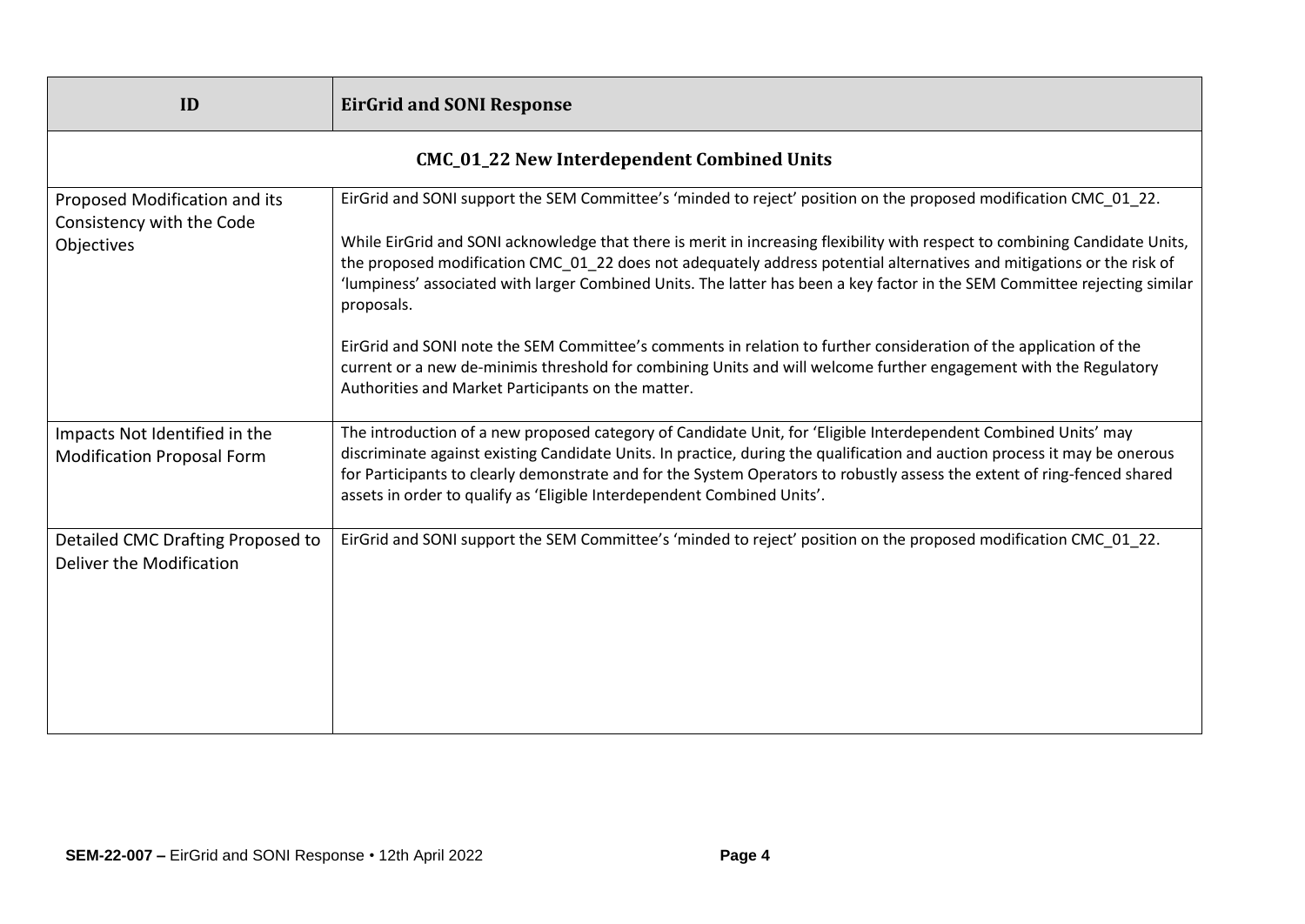| CMC_02_22 Timely publication of FAIP and<br>CMC_03_22 Transparency on Publication of Qualification Results |                                                                                                                                                                                                                                                                                                                                                                                                                                                                                                                                                                                                                                                                                                                                                                                                                                                                                                                                                                                                                                                                                                                                          |  |
|------------------------------------------------------------------------------------------------------------|------------------------------------------------------------------------------------------------------------------------------------------------------------------------------------------------------------------------------------------------------------------------------------------------------------------------------------------------------------------------------------------------------------------------------------------------------------------------------------------------------------------------------------------------------------------------------------------------------------------------------------------------------------------------------------------------------------------------------------------------------------------------------------------------------------------------------------------------------------------------------------------------------------------------------------------------------------------------------------------------------------------------------------------------------------------------------------------------------------------------------------------|--|
| Proposed Modification and its<br>Consistency with the Code<br>Objectives                                   | EirGrid and SONI support the SEM Committee's 'minded to reject' position on the proposed modifications CMC_02_22 and<br>CMC_03_22.<br>EirGrid and SONI appreciate the importance to Participants of the availability of accurate auction information in<br>accordance with the relevant Capacity Auction Timetable. An objective of the Capacity Auction Timetable is to assist<br>business planning and resourcing during the auction process. Any deviation from the timetable is unwelcome.<br>EirGrid and SONI acknowledge that there have been some delays in the publication of the Final Auction Information Pack<br>across recent auctions. The last 15 months included four Capacity Auctions: T-4 2024/25, T-1 2022/23, T-3 2024/25, and T-<br>4 2025/26. While running these auctions was critical for addressing Security of Supply concerns, this has been an<br>exceptionally challenging period for the System Operators involving Qualification and Capacity Auction windows across<br>multiple auctions. The TSOs also received a significantly higher volume of applications for the T-3 and T-4 Capacity<br>Auctions. |  |
|                                                                                                            | EirGrid and SONI welcome the Regulatory Authorities' statement, during Capacity Market Code Workshop 23, that a<br>review of the auction process will be initiated with the goal of simplifying and streamlining the process to the benefit of all<br>stakeholders. EirGrid and SONI look forward to supporting this review.                                                                                                                                                                                                                                                                                                                                                                                                                                                                                                                                                                                                                                                                                                                                                                                                             |  |